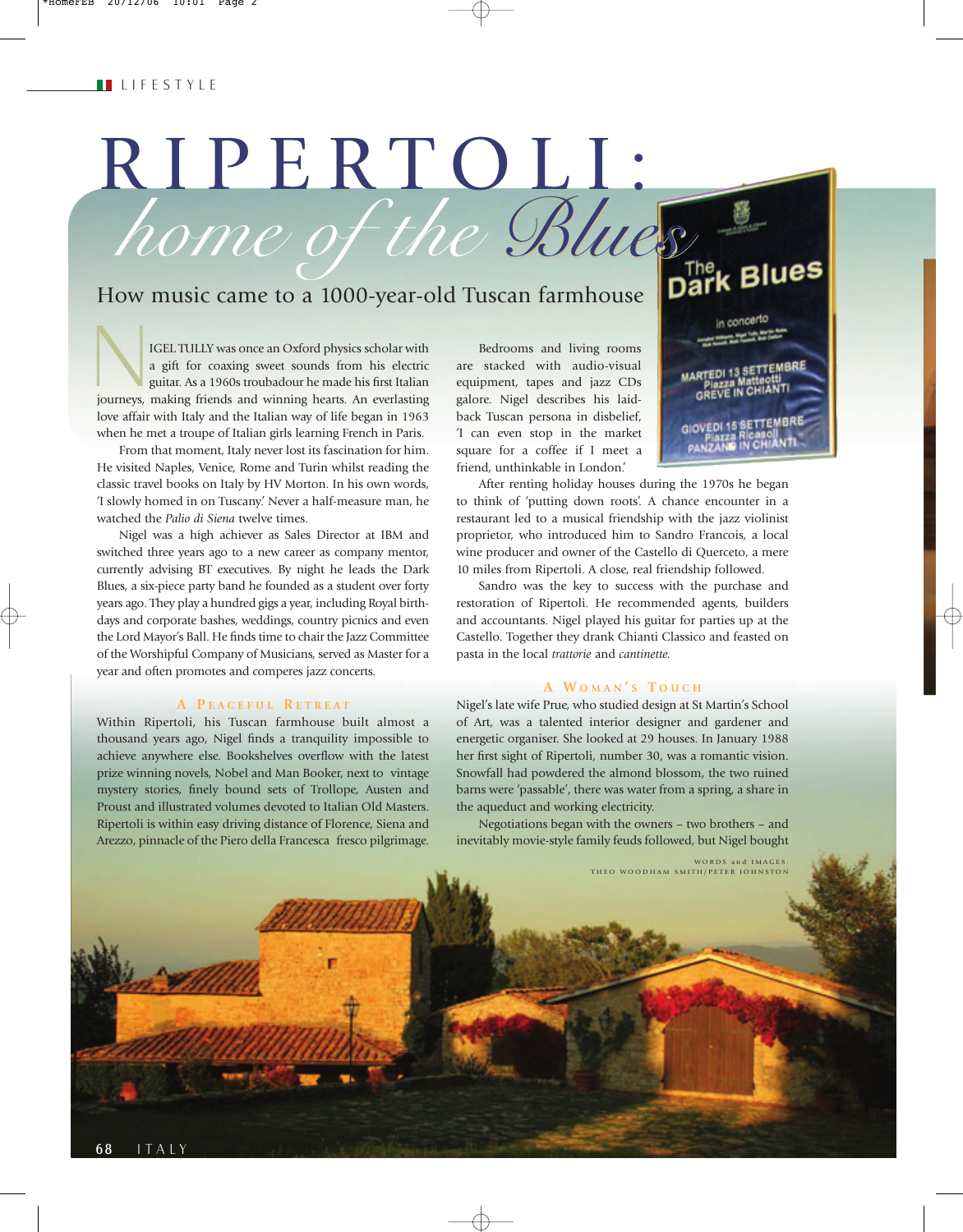*Even the finer points of a wrought iron outside lantern or a tile design must be discussed…*

Ripertoli in 1988 for £250,000, a special price not including the vineyard. He managed to pay for it in three stages, thanks to a friendly bank loan, and then with furious activity from Prue and himself began the long task of restoration and furnishing, deciding to recoup their costs by renting their house to family visitors.

The next ten years were spent on practical improvements and embellishment. Permission to dig a pool was not forthcoming and involved a Byzantine process of rule-changing and bending, but a pool being *de rigueur* for guests, they found a temporary solution in a monster size above ground American pool, marketing it as a 'safety measure.'

They added a terrace and walkway, converted a wine cellar into a ground floor bedroom and

bathroom, called in a water diviner to work his magic and an 85-foot well was dug where his stick had allegedly trembled. Electricity supply was doubled and then doubled again to six kilowatts.

## **A TTENTION TO D ETAIL**

Nigel's mastery of idiomatic Italian won him loyalty and confidence from his project manager, Valerio Vanni, and his team of plumbers, joiners, masons and electricians. A *geometra* who worked out the



Tullys' precise plans was preferred to an architect and Nigel eloquently explains Tuscan devotion to craftsmanship. Even the finer points of a wrought iron outside lantern or a tile design must be discussed and perfected. No wonder he says, that the Renaissance began here – the home of Dante Alighieri, Michelangeo and Leonardo da Vinci.

AN ITALIAN HOME

Vanni might say firmly *'Non e giusto per la zona'* if a stone or colour was inappropriate, gently insist *'Facciamo una cosa'* (I'll tell you what we'll do) and *'Ci penso io'* (leave it to me). In fact Vanni will cogitate and ensure the job is properly and artistically done. Nigel has his own translation for workmen's *'Ciao'* which equals 'Hello mate, 'ow are you, all right? '

Nigel spent huge sums on appliances for his guests' (and his own) comfort which he has never regretted – even an ironing machine and professional-standard six-burner double oven. Cooking for seventeen could be a bit tedious on holiday but to enjoy the extraordinary fresh flavours of local produce prepared at home is surely part of the Tuscan dream. Nigel's housekeeper, Marisa, is a 'brilliant traditional cook' and is available to cook seven days a week for the largest parties.